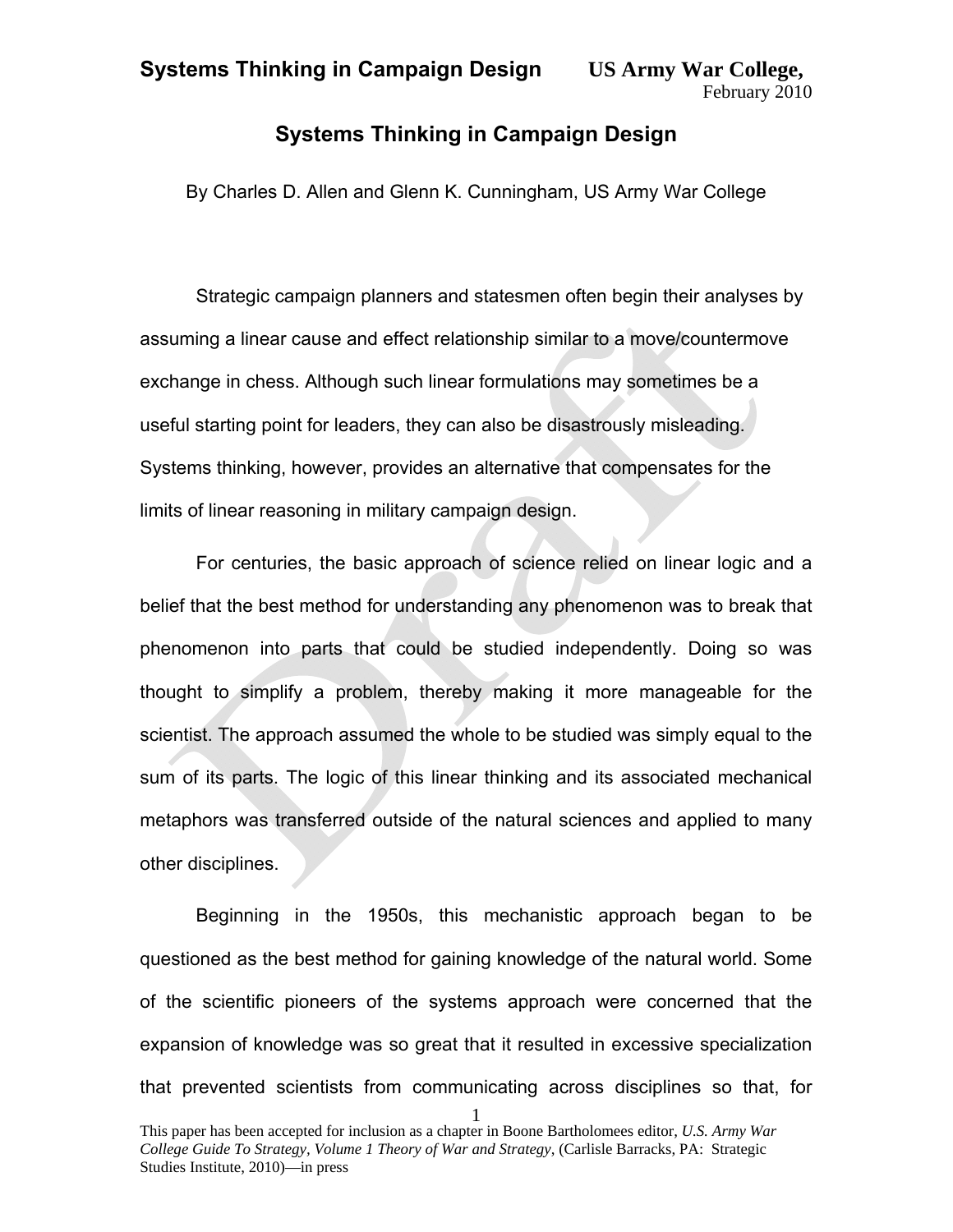# February 2010

example, physicists and biologists were isolated from one another. Therefore, the pioneers of a systems approach aimed to create a general theory that could identify the existence of laws that might apply to similar structures in different fields. Underlying the emerging view was recognition that the whole was *not* merely the sum of its parts but rather something synergistically more. Consequently, a new approach organized around the concept of *systems* took root. Ludwig von Bertalanffy, one of systems theory's early proponents, saw the purpose of systems theory as "an important means in the process of developing new branches of knowledge into exact science, i.e. into a system of mathematical laws."<sup>1</sup> Such a conception of systems theory implied that it promised greater certainty with increased ability to predict than the earlier mechanistic approach.

The dynamic behavior of a closed system is quite different from open systems in that the former allows greater certainty and prediction. For example, a person knows what the response of a thermostat will be when one adjusts the temperature up or down. In contrast, a more open system, like a political system, cannot be expected to respond to some stimulus, say a stock market collapse, in a predictable pattern. The unpredictability of open systems stems in part from the fact that many more variables are at work than closed systems. Ironically, initial systems theorizing and thinking sought greater certainty and control to facilitate prediction and enhance interdisciplinary communication. However, when the

<sup>&</sup>lt;sup>1</sup> Ludwig von Bertalanffy, "An Outline of General System Theory," *British Journal for the Philosophy of Science* 1 (1950):134-165.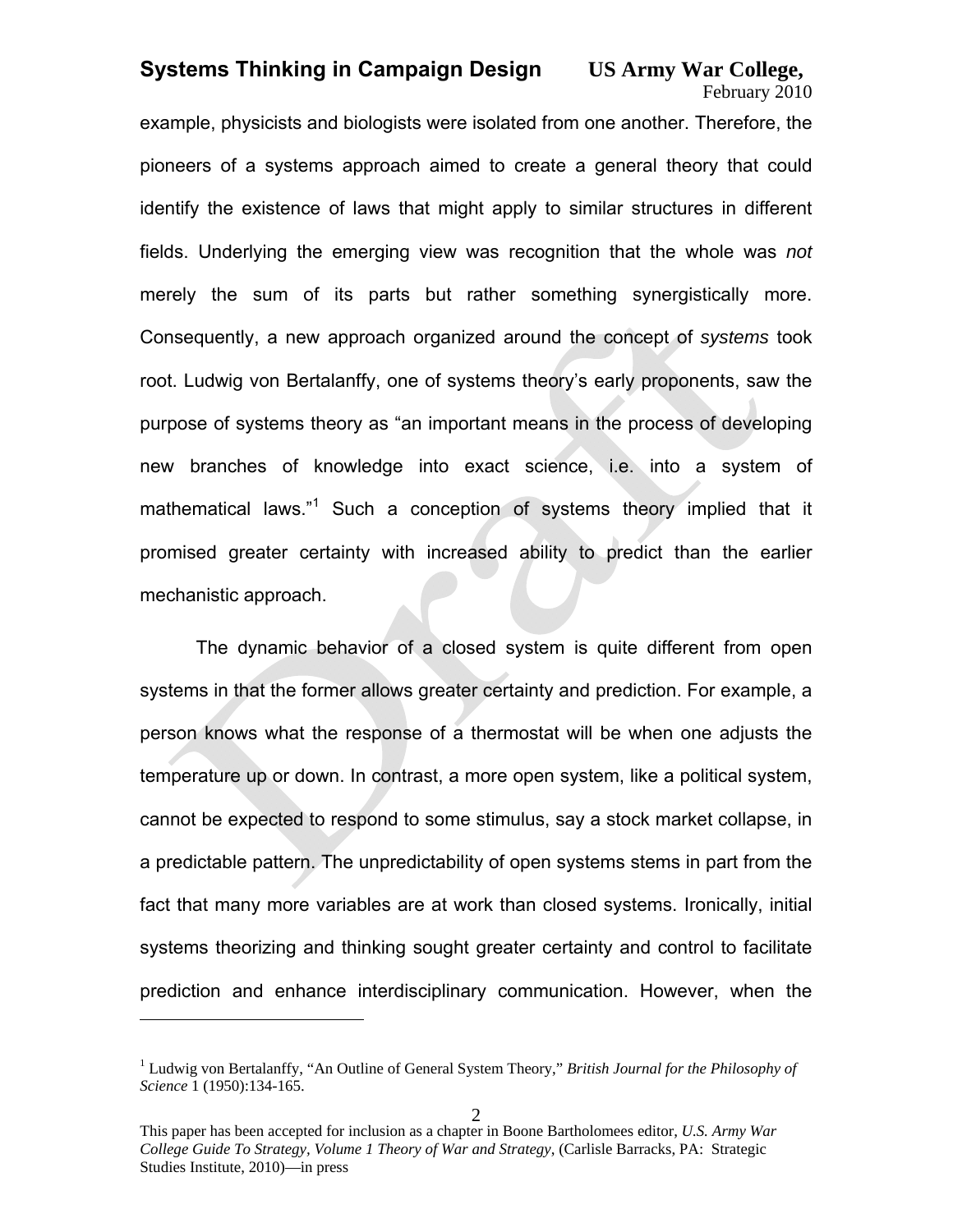# February 2010

concepts were applied to more open systems like organizations or societies, the expected outcomes did not materialize and resulted in both unanticipated and unintended consequences.

What then are the aspects of a systems approach that are most helpful for strategic thinking and campaign design? Systems thinking, applied to the kinds of open systems that commanders and staff planners deal with, provides a caution against the hazards of simple linear cause and effect reasoning. A starting point for appreciating differences between systems thinking and linear thinking lies with the definition of *system*. A system is a set of units (or elements) that are interconnected in such a way that changes in some elements produce changes in other parts of the system. Moreover, the changes induced in other elements will not necessarily be proportional to the initial change. This disproportion between input and output is captured nicely in the aphorism, "the straw that broke the camel's back." In the realm of economics, the disproportion between input and output is also captured in the law of diminishing returns where, at a particular inflection point, returns will decline despite increased input. In addition, the system as a whole exhibits properties or behaviors that are different from its individual parts. Following from the definition of system, interactions and interconnections within and outside the system must affect strategic thinkers contemplating organizational design.

#### **Systems Thinking and Organizational Design**

As we think of an organization, we tend to look at its structure as a wiring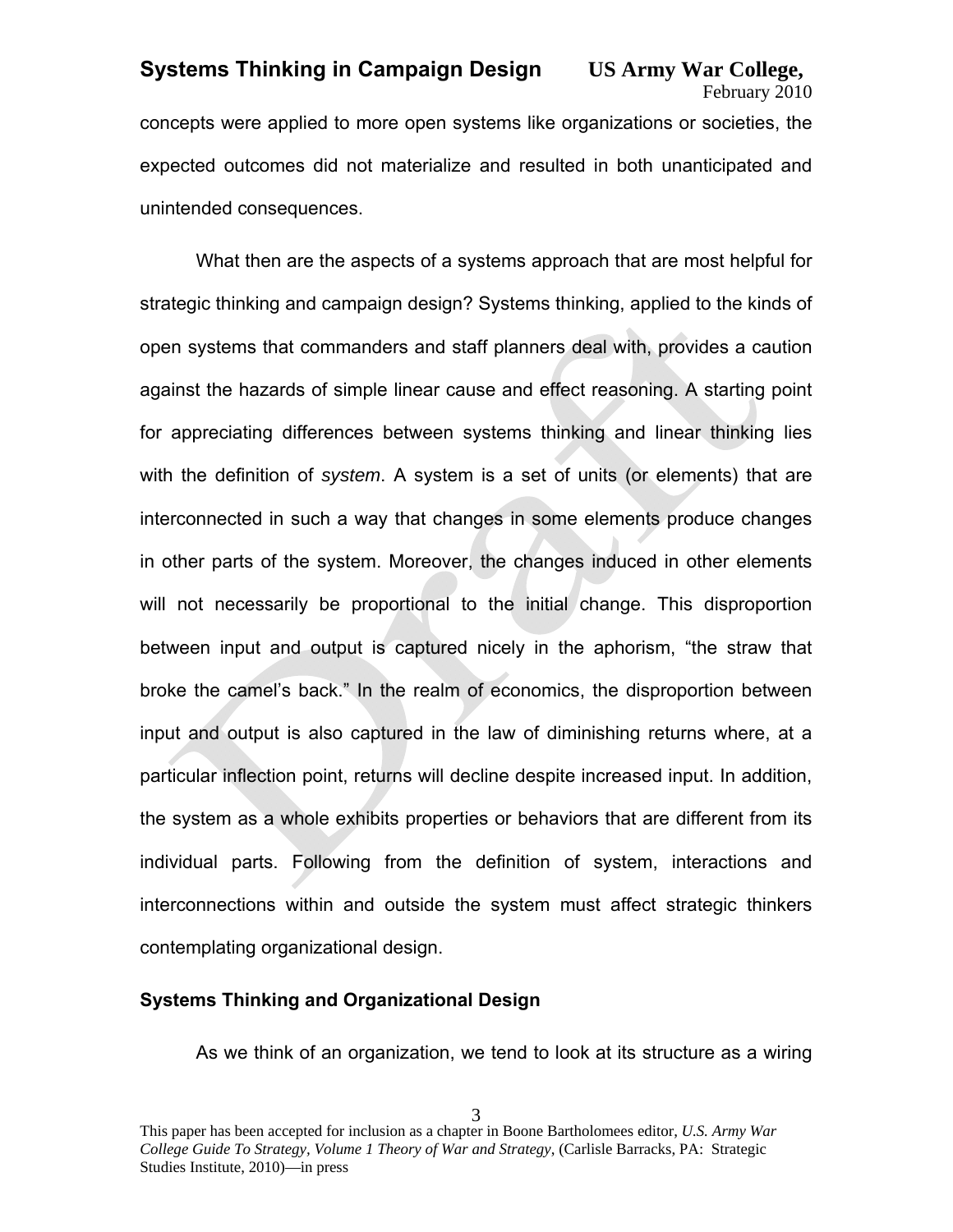February 2010

diagram that depicts departments and functions in the form of a bureaucracy hierarchical and well defined. Military organizations in particular, have long been considered illustrative of such structure and processes. Gareth Morgan conceptualized organizations as functioning like a machine.<sup>2</sup> The machine metaphor views organizations as closed systems with inputs, internal processes, and outcomes. Each part of the organization fits together by design so the smoother and more standardized the operation, the more efficient is its production. The scientific management concepts of Frederick Taylor supported the view of organizations as closed systems. $3$  Taylor sought to reduce all production into component processes, define key activities, minimize variations, and then manage the performance of workers with precision. This scientific approach assumed direct cause and effect relationships in what happened on factory shop floors. The role of leaders in general, and strategic leaders in particular, was to remove any fluctuation in the external environment to allow for the predictability of both inputs and outputs. As such, strategic leaders designed internal systems that demanded maximum efficiency from workers, acquired resources for production, and either captured or developed demand for the product in the market. In other words, strategic leaders were the only "thinkers" in the organization―most other direct-level roles in such a system were intended to only be "doers."

<sup>2</sup> Gareth Morgan, *Images of Organizations* (Thousand Oaks, California, Sage Publishing, 2006)

<sup>&</sup>lt;sup>3</sup> Frederick. W. Taylor, *The Principles of Scientific Management* (New York, New York: Enna, 2008). (Original work published 1911)

This paper has been accepted for inclusion as a chapter in Boone Bartholomees editor, *U.S. Army War College Guide To Strategy, Volume 1 Theory of War and Strategy*, (Carlisle Barracks, PA: Strategic Studies Institute, 2010)—in press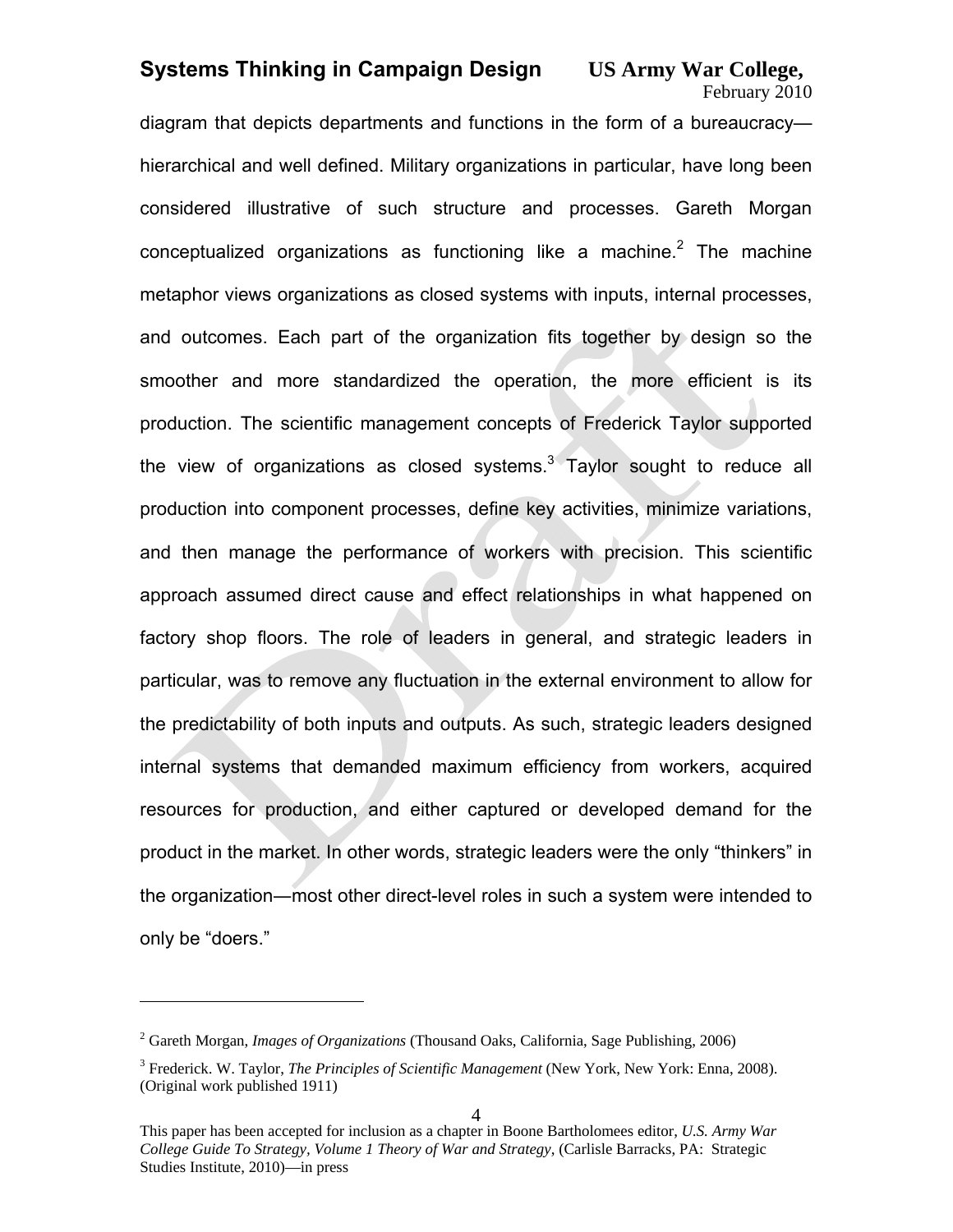February 2010

As one would expect, this machine metaphor, while potentially effective in a stable, predictable environment, had some drawbacks. The emergence of larger and more complex organizations led to the discipline of systems analysis and the rise of Operations Research and Systems Analysis (ORSA). The ORSA practitioners sought to identify all key parameters of closed production systems by observation, measurement, and analysis. Analysts then developed mathematical models and simulations to determine the optimal design of systems and processes. This ORSA approach attained prominence in military circles with the "whiz kids" of Secretary of Defense Robert McNamara in the 1960s. In the 1980s, the emphasis on system analysis led to systems engineering with the focus on design and control. $4$  Army officers will remember the emergence of Battlefield Operating Systems (BOS) and System of Systems Analysis (SOSA) as the Army tried to quantify combat operations in the era of Air-Land Battle. The methodology for systems analysis was to observe potentially critical events, collect data to reveal trends, establish causal relationships, and then seek to design systems with control mechanisms to attain optimal performance. Attempts to quantify large-scale combat operations to reduce the fog and friction of war through BOS and SOSA led to a false sense of certainty challenged by contemporary 21st century experience in operations in Iraq and Afghanistan.

The focus on the scientific reductionism of processes by managers

1

<sup>&</sup>lt;sup>4</sup> The U.S. Army emphasized the ORSA approach in the 1980's with a separate MOS identifier (49A) for officers and the United States Military Academy established Systems Engineering as an academic major in 1988.

This paper has been accepted for inclusion as a chapter in Boone Bartholomees editor, *U.S. Army War College Guide To Strategy, Volume 1 Theory of War and Strategy*, (Carlisle Barracks, PA: Strategic Studies Institute, 2010)—in press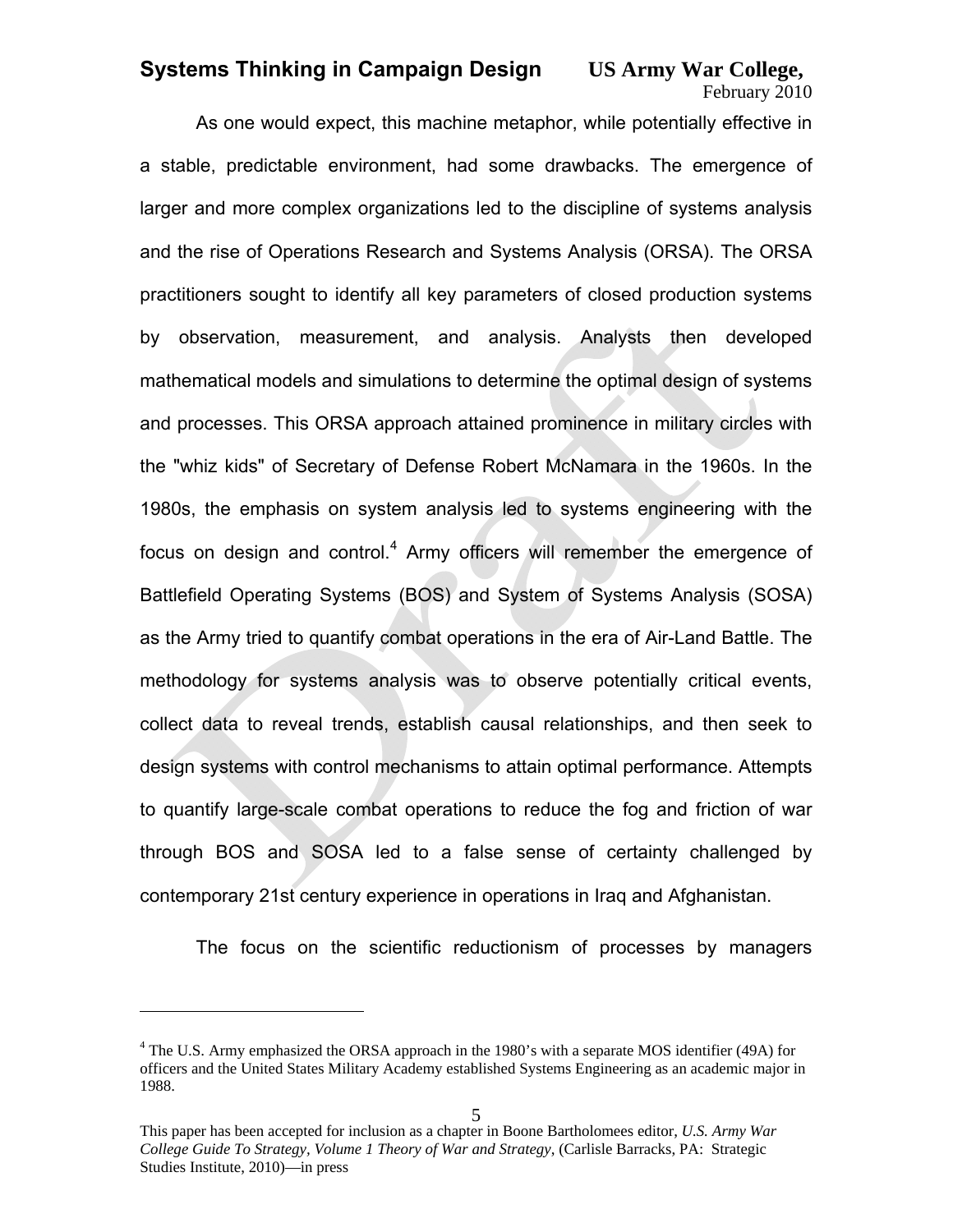# February 2010

resulted in them doing things right (that is, following established procedures) within well-defined structures. However, as the complexity of globalization and interconnectivity of near-instantaneous communications and data processing increased, this approach proved less and less efficacious. Organization theorist and systems thinking pioneer, Russell Ackoff, presented another perspective of organizations as human enterprises with people as integral components and organizations as part of open systems.<sup>5</sup> His approach to systems thinking challenged the purely scientific approach by examining social, cultural, and psychological aspects of people in organizations. Ackoff offered that systems thinking was required by leaders to determine what were the "right" things to do for organizations. This holistic view of organizations coincided with the acceptance that an organization was more than the sum of its parts. As part of an open system, there are organizational interactions with the external environment that are beyond the control of management as well as internal feedback mechanisms that indirectly influence operations in unforeseen ways. As we talk about systems thinking, the terms dynamic, nonlinear, second- and third-order effects, and unintended consequences are used to describe actions within organizations. The desire to have an organization that acts like a well-oiled machine with clock-like precision does not mirror the reality of most organizations. There are other intangibles that defy quantification—affective factors, motivation, cohesion, organizational climate and culture, and

<sup>5</sup> Russell L. Ackoff, "Towards a *System* of *Systems* Concepts, *Management Science* 17, no. 11 (July 1971): 661-671, in *Business Source Complete*, EBSCO*host* (accessed January 26, 2010).

This paper has been accepted for inclusion as a chapter in Boone Bartholomees editor, *U.S. Army War College Guide To Strategy, Volume 1 Theory of War and Strategy*, (Carlisle Barracks, PA: Strategic Studies Institute, 2010)—in press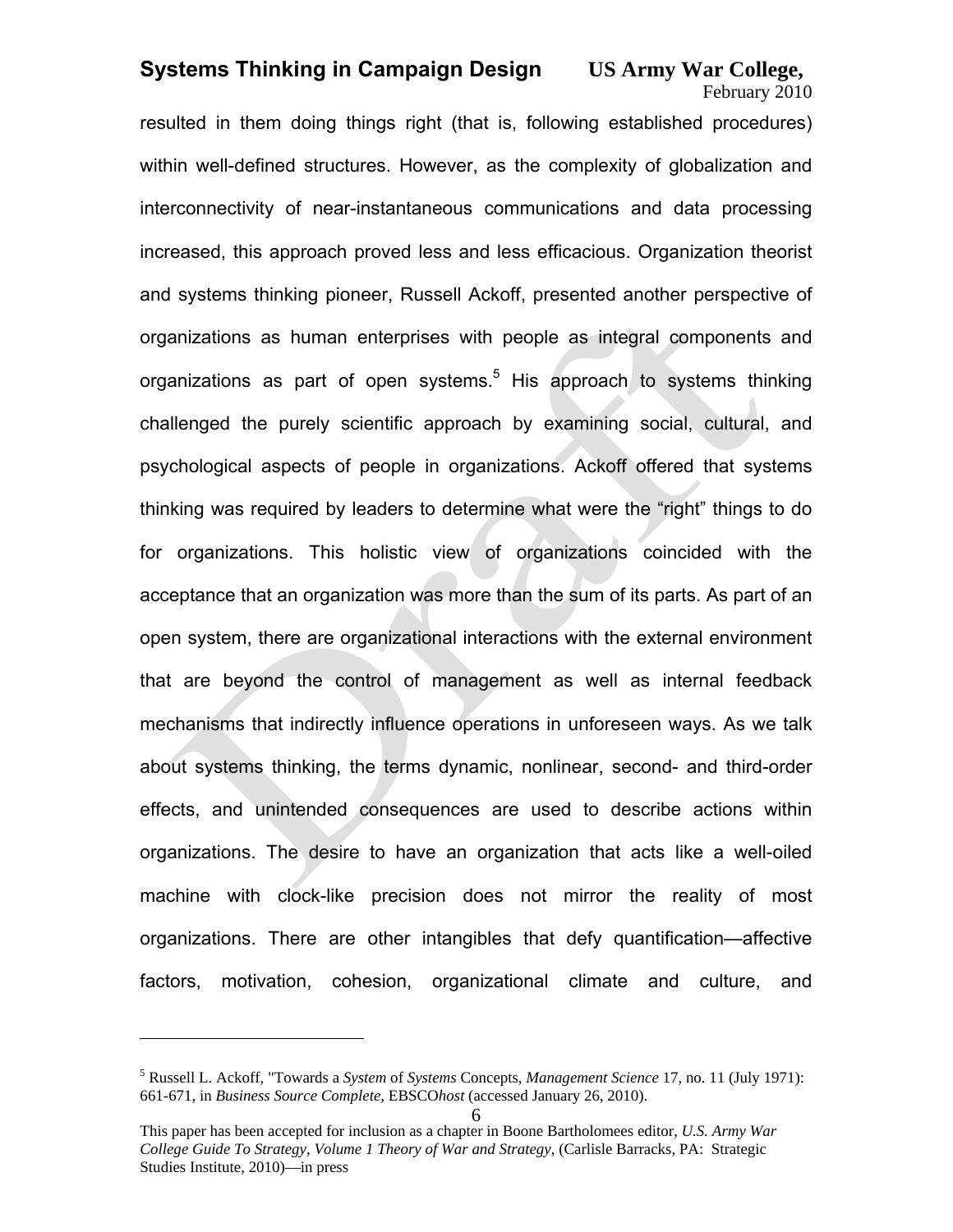leadership—that either support or detract from organizational performance.

Peter Senge introduced and captured in his book, *The Fifth Discipline,* the treatment of an organization as an entity that actually "learns."<sup>6</sup> He noted that something was missing in our understanding of organizations as systems when:

- Over 75 percent of reengineering efforts fail to achieve targeted improvements in performance.
- Many initiatives to reduce cost in one part of a system result in increased cost elsewhere.
- The vast majority of restructuring efforts fail to achieve intended synergies and generate unintended consequences.
- Large-scale projects tend to overrun schedule, budget or both.
- Metrics result in more reports and administrative burdens but shed little light on the levers that can be pulled to meet targets.

Senge offered a view of organizations as social activities that perform best when all members are able to contribute to achieving their goals. While some have called this empowerment, systems thinking is the critical competency within an organization that develops the synergy of the other four disciplines.<sup>7</sup> Systems thinking provides a framework for understanding and explaining organizational processes and how they perform over time. The use of system thinking models

<sup>6</sup> Peter Senge, *The Fifth Discipline: The Art and Practice of the Learning Organization* (New York, Doubleday/Currency, 1990)

 $<sup>7</sup>$  The four other disciplines are shared vision, mental models, personal mastery, and team learning. See</sup> Senge, pp. 12-13.

This paper has been accepted for inclusion as a chapter in Boone Bartholomees editor, *U.S. Army War College Guide To Strategy, Volume 1 Theory of War and Strategy*, (Carlisle Barracks, PA: Strategic Studies Institute, 2010)—in press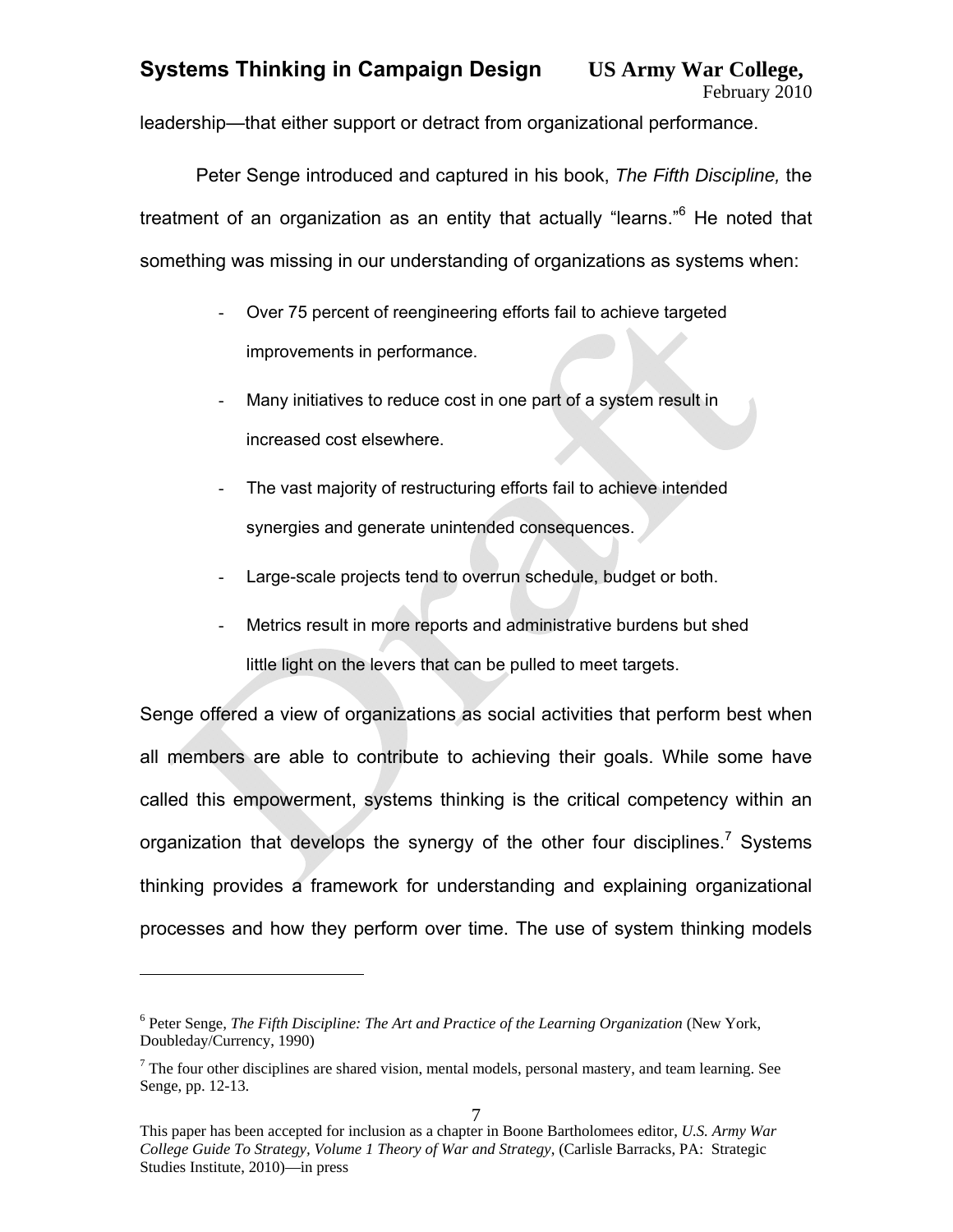February 2010 helps members understand complex problems, develops shared team understanding while suggesting ways to leverage complex problems, and identify and test solutions―all processes that support learning organizations.

Senge's insights apply to the Department of Defense and its armed services that are undeniably large, stratified organizations composed of systems within systems. A review of any DOD organizational chart will illustrate the functions and assignment of responsibilities to provide a product or service in the pursuit of national defense. The Army Organizational Life Cycle Model (AOLCM) depicts the linkage of systems for acquiring, developing, employing and then retiring resources (Figure 1). A vivid example of the AOLCM in action is personnel—the Army recruits, trains, and educates people, then assigns them to perform missions until they are eventually released from service. Some may naively believe that such a personnel system is a simple linear process, but in truth, it is inherently convoluted and complex. A typical U.S. Army War College Army student, after 18 or more years of service, demonstrates a career characterized by 4-5 promotions, 2-3 deployments, 10-12 jobs at 5-6 different locations, 4-5 formal educational opportunities, and 8-9 moves for the Soldier and family. Moreover, the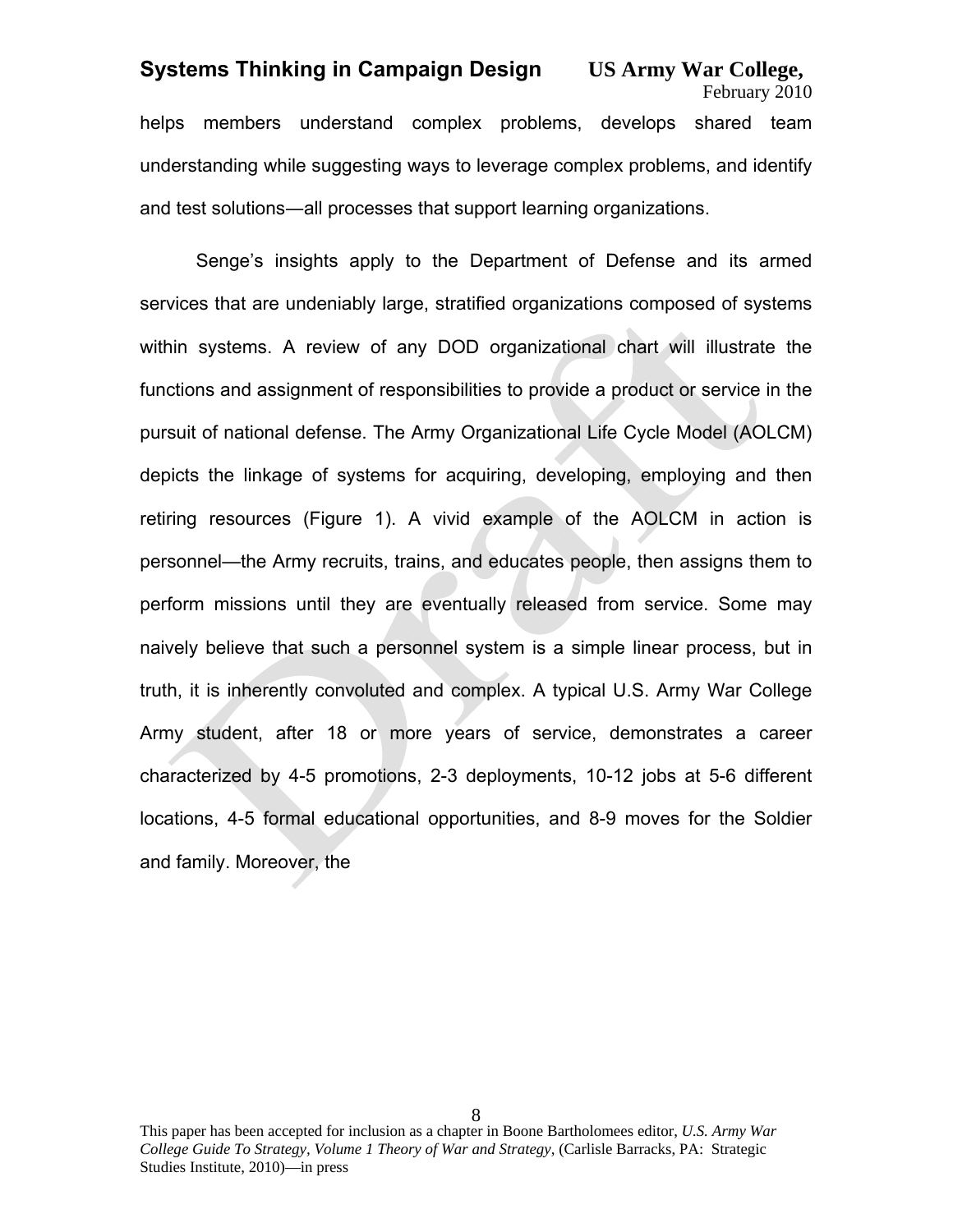



Figure 1. The Army Organizational Life Cycle Model. The linkage of systems for acquiring, developing, employing and then retiring resources is inherently complex, interconnected, and self-adapting

personnel system is interdependent with systems for compensation, promotion, healthcare, and family support. The personnel system is also influenced by operational concepts that seek to determine the types of people needed to man weapons systems and equipment to fight according to Army doctrine. There are series of interactions that have second and third order effects as well as unintended consequences. Hence, any decision on military personnel should consider its relation to other functions.

The U.S. Army realizes that simple linear depictions do not reflect actual cause and effect relations and thus the Army looks for intervening variables and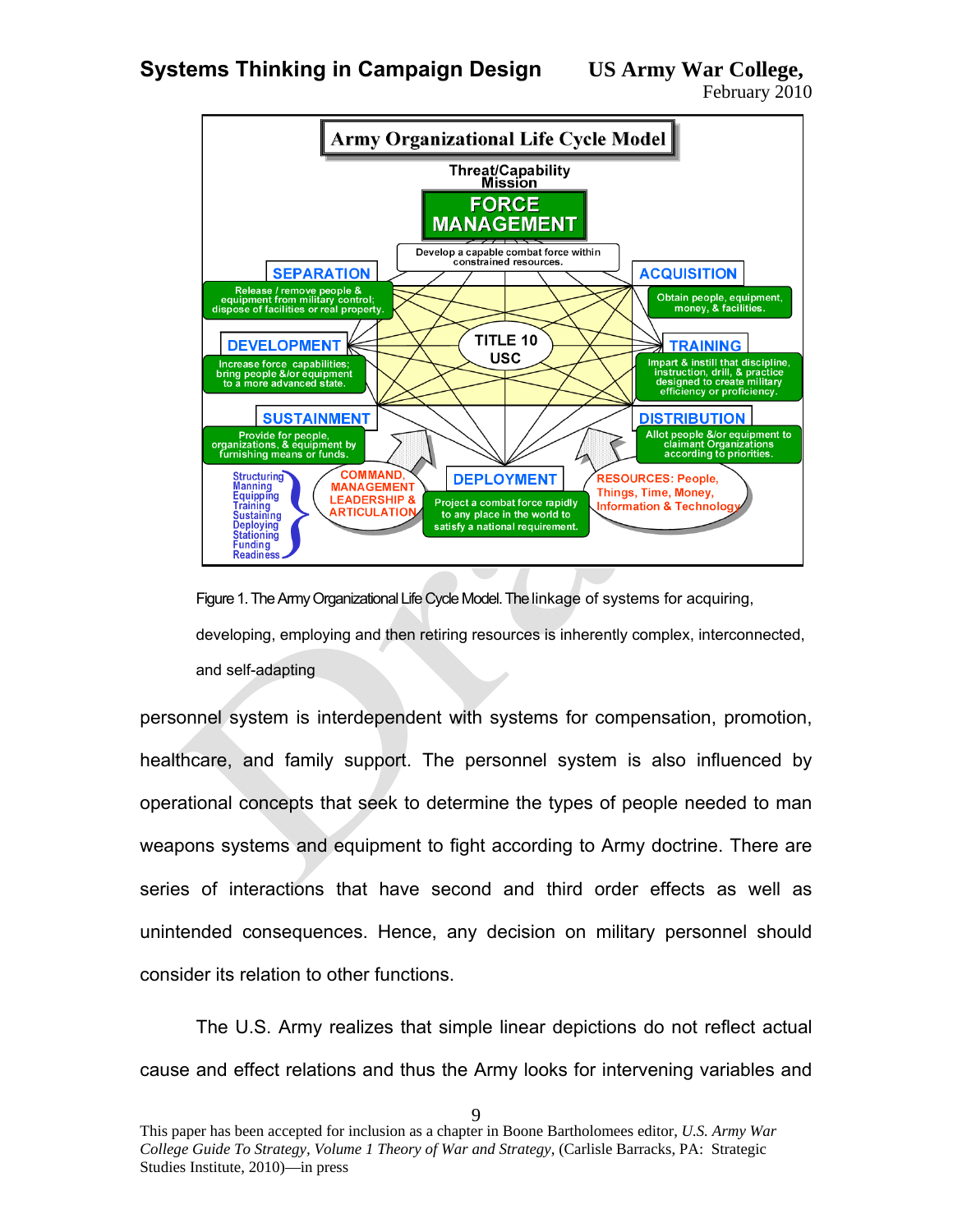February 2010 interactions between the variables. Interconnectedness and unintended consequences abound in the most mundane decisions in large and complex organizations, and the U.S. Army and operational commands are not immune from this reality.

The machine metaphor used to characterize organizational design is more troublesome when applied to open political and social systems. Thus, the impact of interactions, associated negative feedback and unintended consequences is central to the security dilemma underlying dynamic process in international relations. The dilemma stems from the fact that states often seek to maximize their power by increasing the resources devoted to their security. By doing so, states are able to threaten others who are likely to respond with efforts to neutralize or counterbalance the effort of the first state. The end result is that no state is more secure than when the process began, and the first state was unable to maximize its power as intended. Similarly, the balance of power illustrates the negative feedback found in international politics. States may respond to threats by balancing against any state that might threaten their security so that any move that could bring a state great competitive advantage can be expected to generate opposition from others. For example, one can look at the North Korean attack on South Korea in 1950 as reflecting such a response. That attack was sanctioned by both the USSR and the PRC on the assumption that the North Korean advance would strengthen their position in Northeast Asia against the United States and Japan. However, the attack had the opposite effect because it led the US to triple its defense budget, conclude defense treaties around the globe and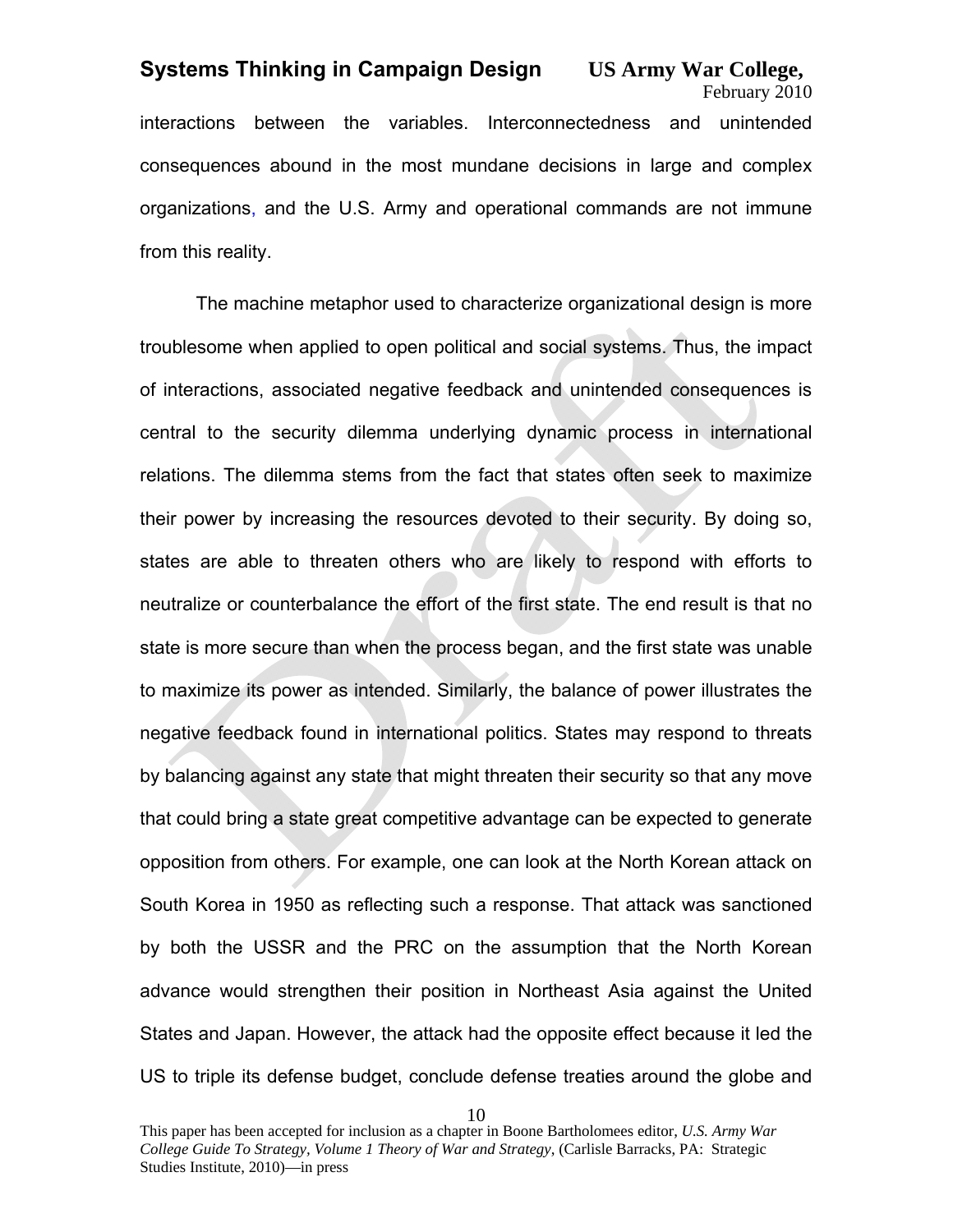transform NATO into a functioning military organization.<sup>8</sup>

#### **Systems Complexity in Military Operations**

Any theater of war presents a complex array of intermixed physical, geographical, psychological, social, political, and economic factors so that it has long been recognized that military operations must be approached from a systems perspective.<sup>9</sup> That said, the 21st century, with the globalized and digitally enhanced nature of human enterprises of all sorts, presents particularly compounding structural and interactive complexities, so that commanders must approach operations as a holistic system of subsystems, complicated even more by adaptive interventions on the part of the many actors who are involved, whether supportive, neutral, or adversarial. Such complex adaptive systems "exhibit coherence under change, via conditional action and anticipation, and they do so without central direction."<sup>10</sup>

The electronic information age allows great advances in military affairs, because collaboration and information sharing can proceed simultaneously at multiple levels. Similarly, the same electronic advances underlie precision guided munitions that increase the lethality of attack. Command and control is enhanced and can be synergistically networked at longer ranges with greater numbers of

<sup>&</sup>lt;sup>8</sup> Janeen Klinger, in Charles D. Allen, G. K. Cunningham, and Janeen Klinger, "Strategic Thinking for Strategic Leaders" [Unpublished manuscript] (Carlisle, Pennsylvania: U.S. Army War College, 2009)

<sup>9</sup> U.S. Joint Chiefs of Staff, *Joint Operation Planning,* Joint Publication 5-0 (Washington, DC: U.S. Joint Chiefs of Staff, December 26, 2006), III-7.

<sup>&</sup>lt;sup>10</sup> John J. Holland, *Hidden Order: How Adaptation Builds Complexity* (Reading: Addison-Wesley, 1995), 55.

This paper has been accepted for inclusion as a chapter in Boone Bartholomees editor, *U.S. Army War College Guide To Strategy, Volume 1 Theory of War and Strategy*, (Carlisle Barracks, PA: Strategic Studies Institute, 2010)—in press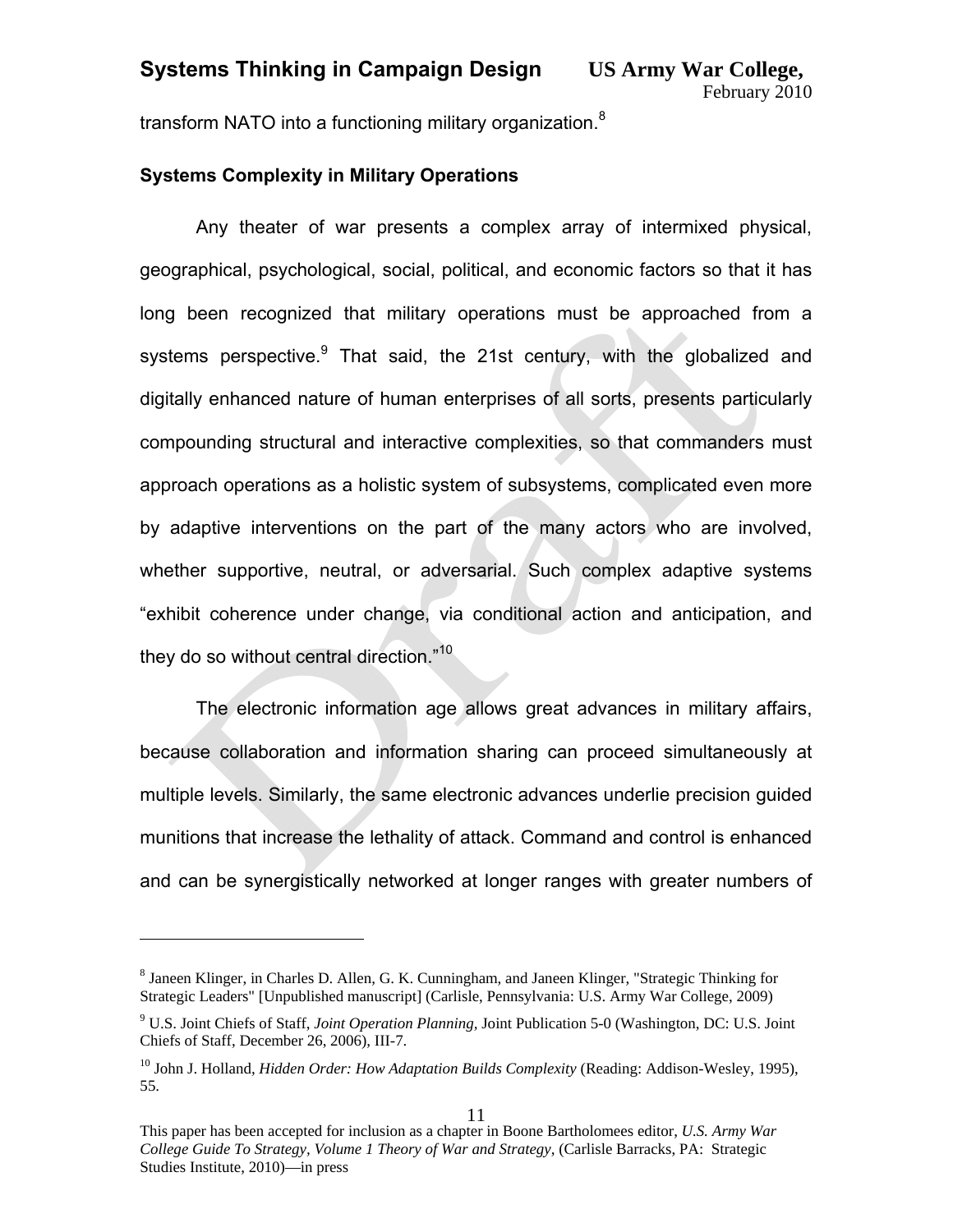# February 2010

participants. Still, the 21st century operational environment poses problems that can be variously well-structured, medium-structured, or ill-structured, thus defying easy discernment and presenting no uniform, definitive way of formulating solutions.<sup>11</sup> Hence, the traditional requirements for leadership remain in effect alongside state-of-the-art technology. Disciplined critical thinking, relevant experience, and insightful judgment are more important than ever. The commander must add value to the process of understanding the operational environment or risk being overwhelmed and defeated by systems complexity.

These changes greatly expand the range of issues facing that commander. An operational or strategic commander cannot focus on purely military matters in his operational environment and ignore other subsystem or related system elements. Certainly potential adversaries realize this, as it is clear that US military power is overwhelming. If an enemy cannot hope to prevail militarily, that foe is likely to choose other battlespace. Instead of a military-tomilitary confrontation, modern warfare is likely to require the application of all elements of national power (diplomatic, informational, military, and economic) against adversary systems (political, military, economic, social, informational, and infrastructure).<sup>12</sup>

Moreover, military operations take place in and across a spectrum of conflict, yet this continuum is so prone to overlap, indistinct transitions, varying

<sup>&</sup>lt;sup>11</sup> U.S. Department of the Army, *Commander's Appreciation and Campaign Design*, **TRADOC** Pamphlet 525-5-500 (Fort Monroe: U.S. Army Training and Doctrine Command, January 28, 2008), 5–11.

<sup>12</sup> U.S. Joint Chiefs of Staff, *Joint Operation Planning,* Joint Publication 5-0, III-16–III-19.

This paper has been accepted for inclusion as a chapter in Boone Bartholomees editor, *U.S. Army War College Guide To Strategy, Volume 1 Theory of War and Strategy*, (Carlisle Barracks, PA: Strategic Studies Institute, 2010)—in press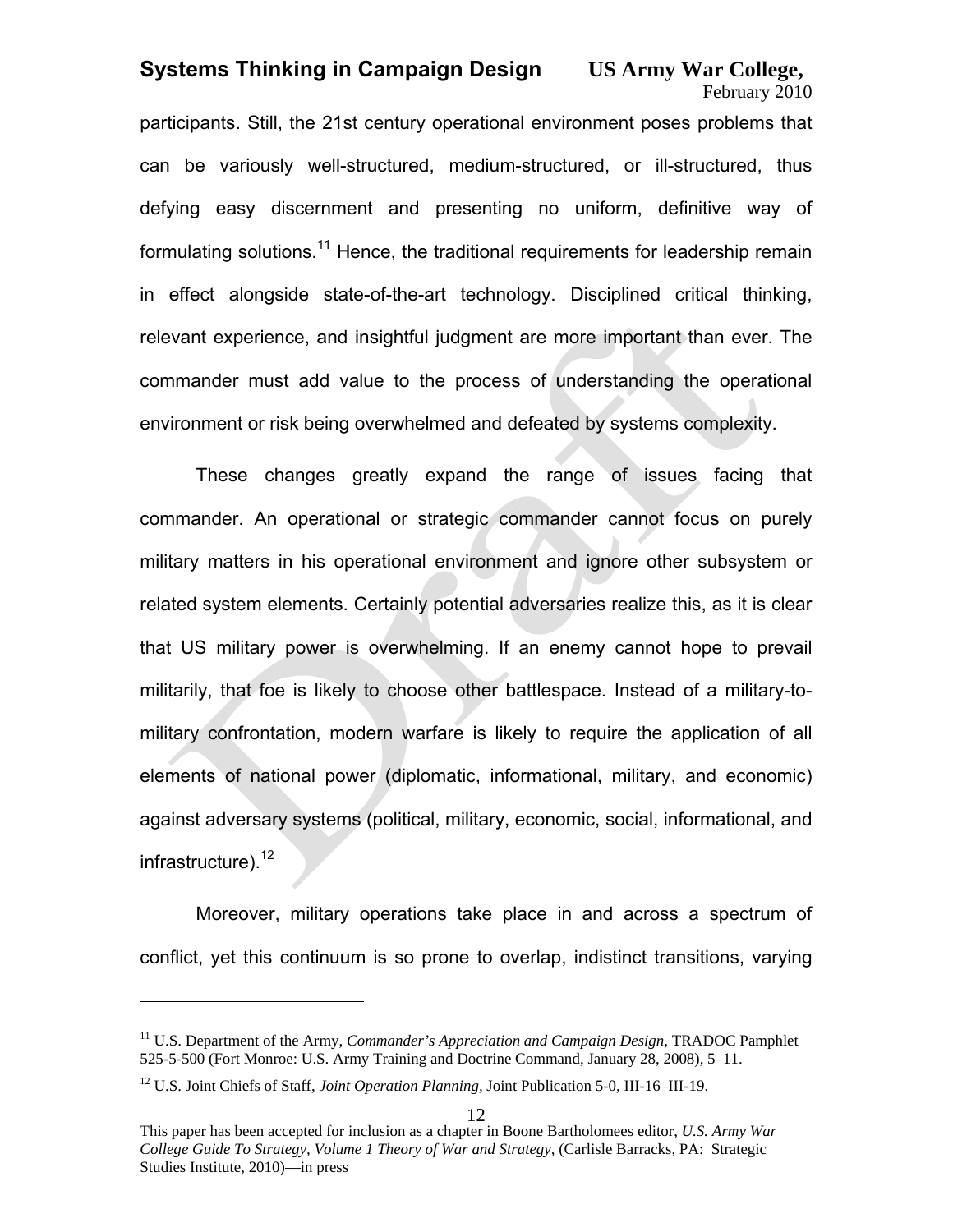# February 2010

magnitudes, and contemporaneous actions that it is perhaps best described as "a spectrum of conflict and operational themes."13 Along this spectrum, violence can range widely from the occasional criminal attacks of a stable peace to the ongoing full-nation hostilities of general war. Operational themes include, but are probably not limited to, peacetime military engagement, limited interventions, peace operations, irregular warfare, and major combat operations. These thematic descriptions may not occur in sequence or in isolation, but may well surface simultaneously as a mixture of activities sometimes termed hybrid warfare*.* 14

#### **Clausewitz as Military Theorist―and Systems Thinker**

<u>.</u>

Clausewitz posited two ways out of systems-generated conundrums. The first was to recognize that just as all things in war are complex and cause friction, not all things are of equal importance or equal difficulty. Tactical tasks are relatively self-contained and logistical concerns are restricted along certain channels of action by the limitations of time and space. However, as the functions to be performed become increasingly intellectual, the more the commander's cognition and experience becomes of paramount importance. Secondly, Clausewitz postulated that a senior commander should remain adaptable and not be bound by doctrine, but guided by theory, which is "intended

<sup>13</sup> U.S. Department of the Army, *Operations*, Field Manual 3-0 (Washington, D.C.: U.S. Department of the Army, February, 2008), 2-3–2-5.

<sup>14</sup> James N. Mattis and Frank Hoffman, "Future Warfare: The Rise of Hybrid Wars," *United States Naval Institute Proceedings* 131, no. 11 (November 1, 2005): 18–19 in ProQuest Research Library (accessed April 27, 2009).

This paper has been accepted for inclusion as a chapter in Boone Bartholomees editor, *U.S. Army War College Guide To Strategy, Volume 1 Theory of War and Strategy*, (Carlisle Barracks, PA: Strategic Studies Institute, 2010)—in press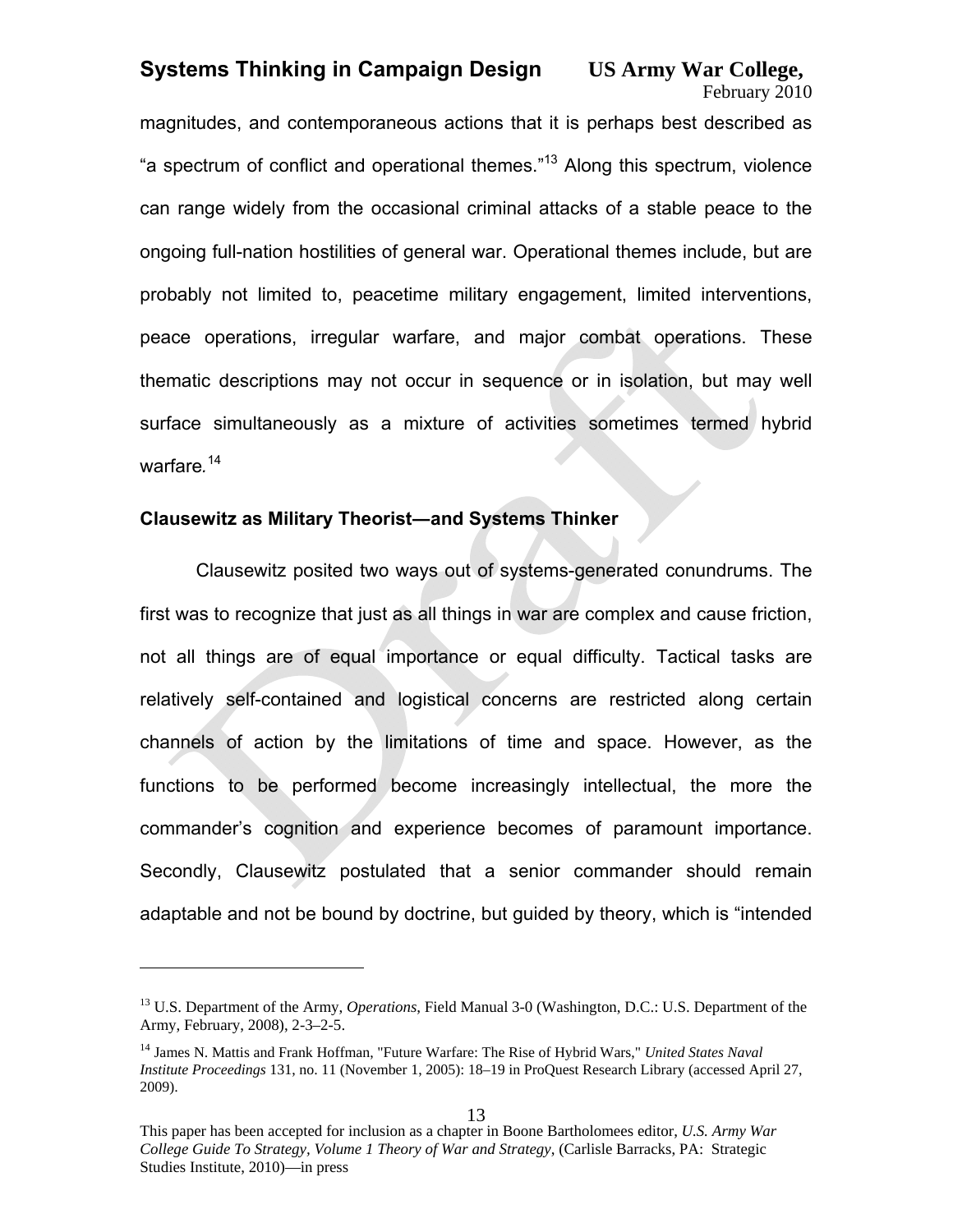# February 2010

to provide a thinking man with a frame of reference for the movements he has been trained to carry out, rather than to serve as a guide which at the moment of action lays down precisely the he must take."<sup>15</sup>

Thus, Clausewitz focuses on the central role of the commander in framing the strategic or operational problem to be addressed by military planning. His position on this matter is echoed in contemporary calls for emphasizing the role of the commander in operational campaign design. Design highlights two critical actions toward which a commander should direct personal efforts: framing the operational environment and framing the nature of the problem.<sup>16</sup> The first describes the nature of both extant, existing factors and projects desired conditions that must be undertaken to change those factors favorably. The second clarifies the nature of the problems to be faced and determines courses of action that will enable desired end states.

Campaign design is not new, but rather reemphasizes an approach to systems thinking that postulates that the commander must appreciate the operational environment facing him or her and must further be able to assess the relative qualities and values of systemic operational factors. Only by thus framing the nature of the problems confronting the organization can a commander visualize a concept of operations and describe to others a mission narrative on

<sup>15</sup> Clausewitz, *On War,* 141.

<sup>16</sup> U.S. Department of the Army, *Commander's Appreciation and Campaign Design*, TRADOC Pamphlet 525-5-500,

This paper has been accepted for inclusion as a chapter in Boone Bartholomees editor, *U.S. Army War College Guide To Strategy, Volume 1 Theory of War and Strategy*, (Carlisle Barracks, PA: Strategic Studies Institute, 2010)—in press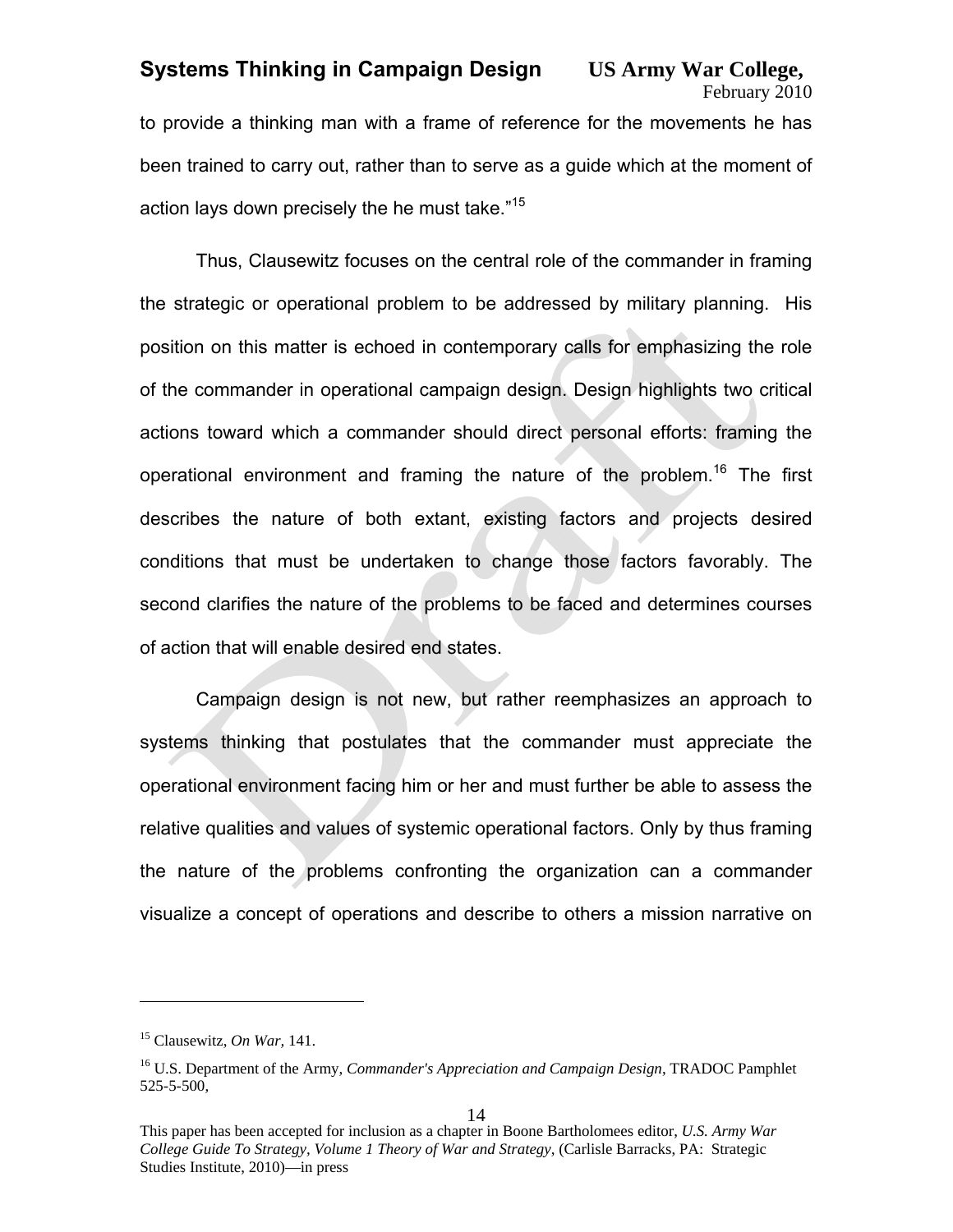# February 2010

how to effectively bring about change.<sup>17</sup> The primary tools used to initiate and guide this process, which perforce must be undertaken in some detail by the commander's staff, are the initial commander's intent, the commander's planning guidance, and the commander's critical information requirements.<sup>18</sup>

On the modern battlefield, the commander cannot be a passive approval authority for the insights, initiative, and industry of others. The commander must be an integral and additive part of the process and make a personal, positive contribution to mission success through all aspects of planning and execution. Indeed, the commander may well be the only person with the requisite experience, long-range time horizon, judgment, and intuition who is in a position to make those additive contributions to initial staff inputs and estimates.

This unalterable responsibility was described by Field Marshall Sir William Slim:

> I suppose I have published dozens of operations instructions and orders, and I have never written one myself because I have always had excellent staff officers who could do it. But, there is one part of an order that I have always made a point of writing myself. That is the object [that is, the commander's intent]. I do recommend it to you, gentlemen, that when long orders are being written for complicated

<sup>17</sup> U.S. Department of the Army, *Operations*, Field Manual 3-0, 5-2–5-9.

 $18$  Ibid.

This paper has been accepted for inclusion as a chapter in Boone Bartholomees editor, *U.S. Army War College Guide To Strategy, Volume 1 Theory of War and Strategy*, (Carlisle Barracks, PA: Strategic Studies Institute, 2010)—in press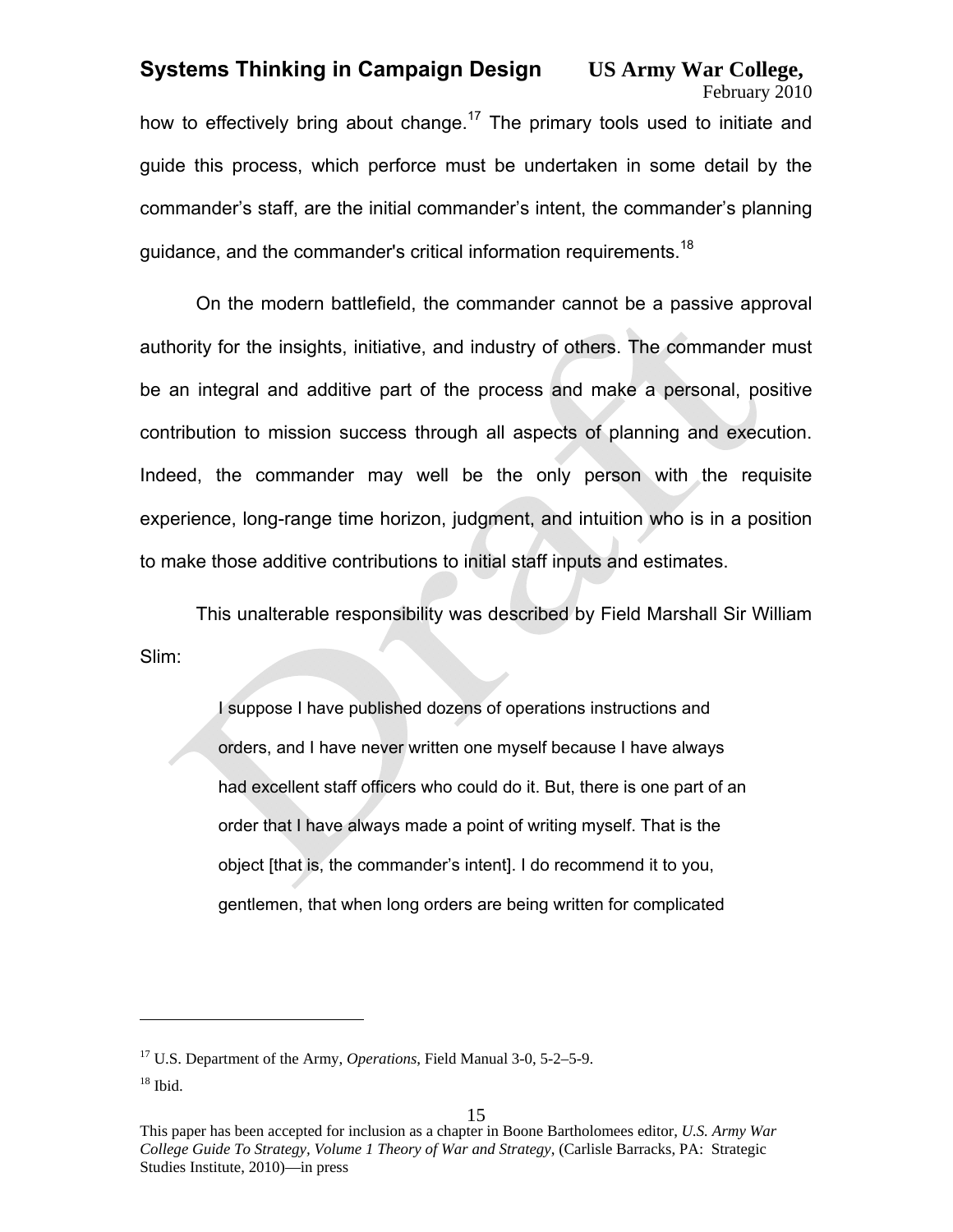operations, you take up your pen yourself and write the object in your

own words so that object goes down to everybody.<sup>19</sup>

The commander's responsibility to understand strategic guidance, visualize campaign design, and communicate it succinctly and thoroughly to his subordinate planners and commanders cannot be delegated, but are in fact the fundamental elements of command and constitute essential contributions to mission success.

#### **Systems Thinking and Campaign Design**

 $\overline{a}$ 

In the joint doctrinal context, operational art is directly applicable to campaign design. It involves the formation and use of a conceptual and contextual framework as the foundation for campaign planning, joint operations order development, and subsequent execution of the campaign.<sup>20</sup> Thus, a systems perspective is at the forefront of campaign design.

However, it is the nature of complicated systems to defy rational analysis and linear thought. There is no quick and easy process that will eliminate friction, dissipate the fog, and crystallize an appropriate course of action in an operational environment that is comprised of numerous interrelated subsystems. The resultant interaction of complexity, indistinctness, internal dynamics, and human cognitive limitations place heavy demands on planners and make decision

<sup>19</sup> Sir William Slim, "Higher Command in War," *Military Review* 70, no. 5 (May 1990): 10–21). [His remarks to the US Army Command and General Staff College, Fort Leavenworth, KS, April 1952.]

<sup>20</sup> U.S. Joint Chiefs of Staff, *Joint Operations,* Joint Publication 3-0 (Washington, DC: U.S. Joint Chiefs of Staff, September 17, 2006), IV-3.

This paper has been accepted for inclusion as a chapter in Boone Bartholomees editor, *U.S. Army War College Guide To Strategy, Volume 1 Theory of War and Strategy*, (Carlisle Barracks, PA: Strategic Studies Institute, 2010)—in press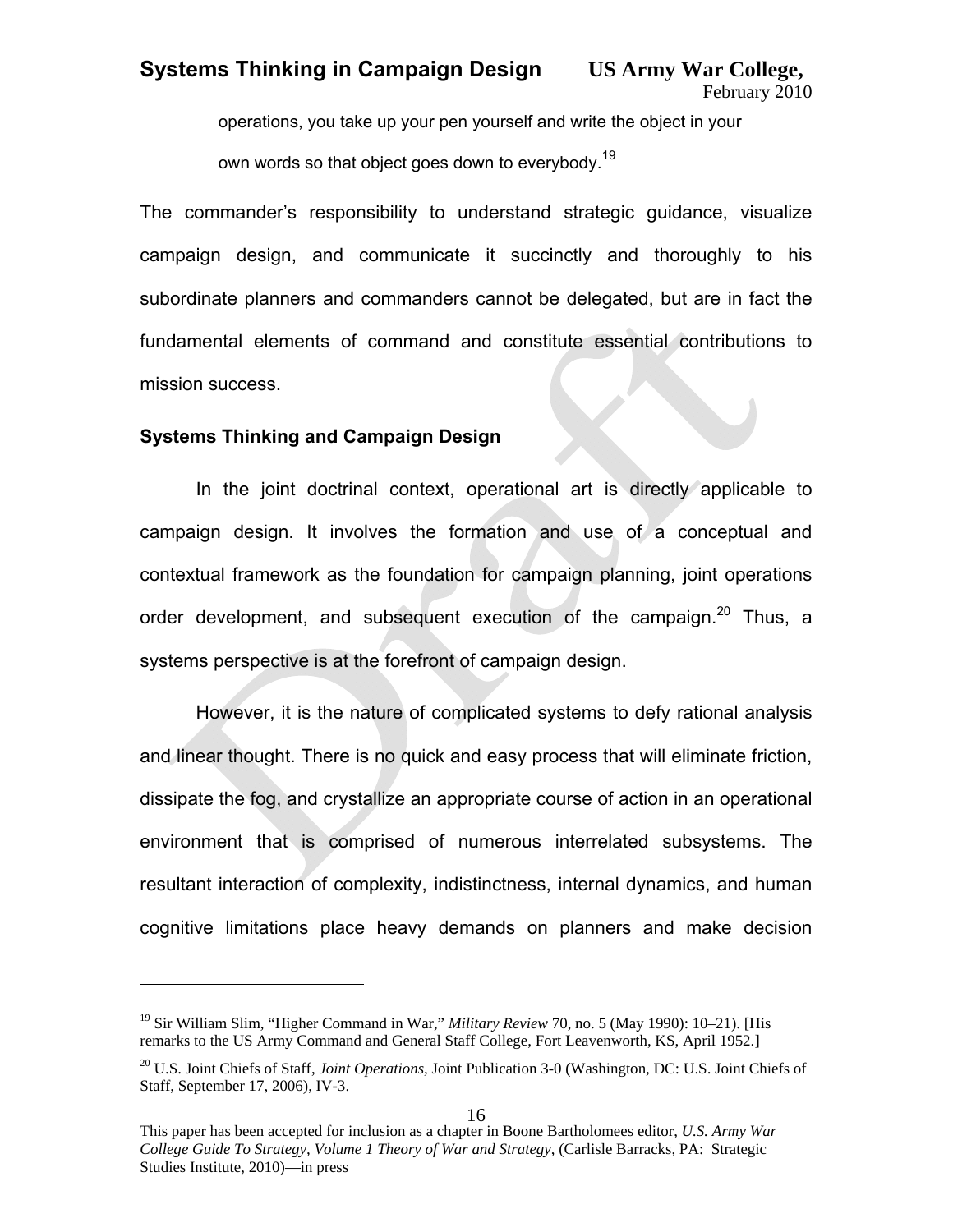# February 2010

making, in systems, imprecise and risk-prone.  $2^{1,22}$  Hence, a common tendency is to pursue imprecise and vague objectives that are in actuality often multiple objectives. This poses potential problems for campaign design and planning because the pursuit of such multiple ends with limited means and restricted ways implies that many factors must be simultaneously counterbalanced and many criteria satisfied at once, thus increasing risk. $^{23}$  Hence, one of the most important determinations facing a commander and his or her staff in campaign design is the identification of centers of gravity.

The Clausewitzian concept of center of gravity is a useful construct in campaign design. It provides a means by which commanders and planners can frame the complicated, interlocking systems making up the operational environment*,* set priorities, and coordinate and synchronize efforts across the range of warfighting functions. Clausewitz described this concept thusly:

> One must keep the dominant characteristics of both belligerents in mind. Out of these characteristics a certain center of gravity develops, the hub of all power and movement, on which everything depends. That is the point against which all our energies should be directed. Small things always depend on great ones, unimportant on important, accidentals on essentials. This must guide our approach. . . . [Only] by

<sup>&</sup>lt;sup>21</sup> Dietrich Dörner, *The Logic of Failure: Recognizing and Avoiding Error in Complex Situations* (Reading: Addison-Wesley, 1996), 37*.* 

<sup>22</sup> Herbert A. Simon, *Administrative behavior: A study of decision making processes in administrative organizations,* 4th ed. (New York: Free Press, 1997), 92. [Original work published 1945.]

<sup>23</sup> Dörner, *The Logic of Failure: Recognizing and Avoiding Error in Complex Situations,* 51*.*

This paper has been accepted for inclusion as a chapter in Boone Bartholomees editor, *U.S. Army War College Guide To Strategy, Volume 1 Theory of War and Strategy*, (Carlisle Barracks, PA: Strategic Studies Institute, 2010)—in press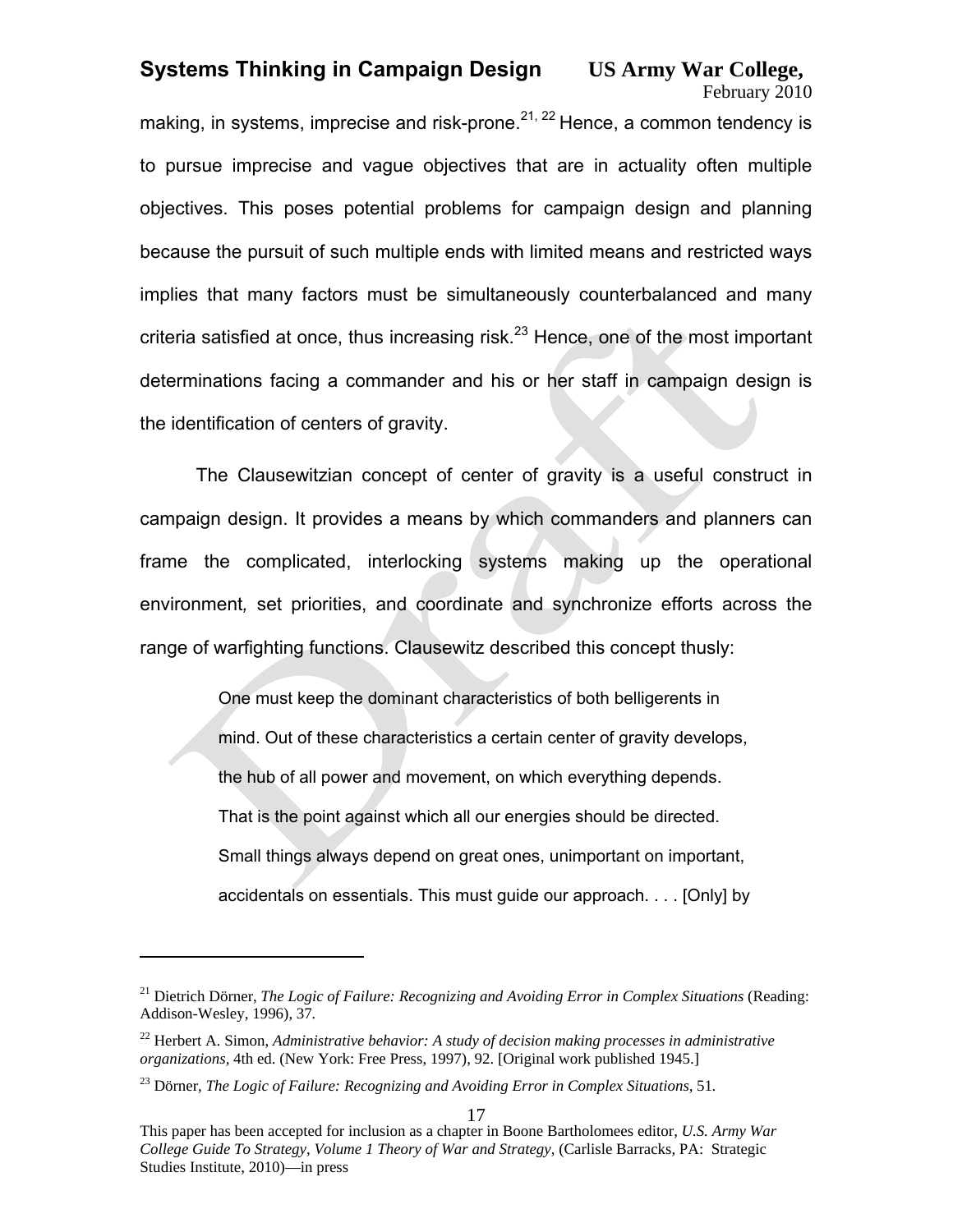constantly seeking out the center of his power, by daring all to win all,

will one really defeat the enemy.<sup>24</sup>

Much has been written about this concept, but for the purposes of this treatment it is sufficient to clarify its importance and relevance to systems thinking and campaign design. The selection of a center of gravity serves to solidify the commander's understanding of the operational environment and provides insights about the system and where and how operations should be executed. Centers of gravity are those "characteristics, capabilities, or sources of power from which a system derives its moral or physical strength, freedom of action, and will to act."<sup>25</sup> Joint Publication 5-0 suggests characteristics of centers of gravity (Figure 2), emphasizing that centers of gravity may



 $\overline{a}$ 

18

<sup>24</sup> Clausewitz, *On War,* 595–596.

<sup>25</sup> U.S. Joint Chiefs of Staff, *Joint Operation Planning,* Joint Publication 5-0, IV-8.

This paper has been accepted for inclusion as a chapter in Boone Bartholomees editor, *U.S. Army War College Guide To Strategy, Volume 1 Theory of War and Strategy*, (Carlisle Barracks, PA: Strategic Studies Institute, 2010)—in press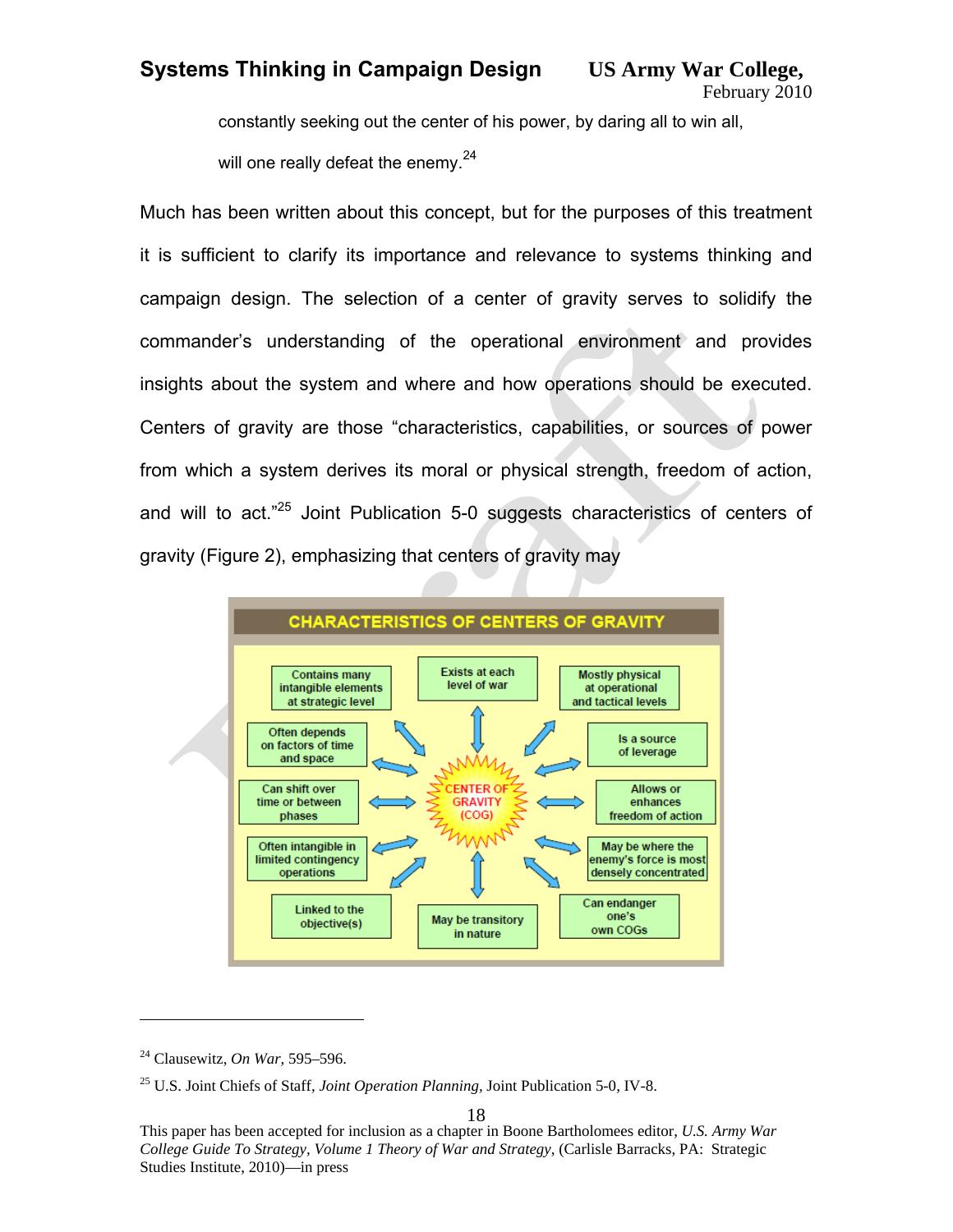February 2010

Figure 2. Characteristics of centers of gravity. 26

be transitory, shift over time or between operational phases, and may be largely intangible at the strategic level. That is, a center of gravity is a design tool, not a magic talisman. There may be more than one, but for campaign design and planning purposes it would be wise to limit proliferation, as that dilutes both planning focus and operational concentration of effort. Thus, "the essence of operational art lies in being able to produce the right combination of effects in time, space, and purpose relative to a [center of gravity] to neutralize, weaken, defeat, or destroy it. In theory, this is the most direct path to mission accomplishment."<sup>27</sup> However, as with most attempts to influence or alter elements in a system, this is not an empirical, mathematically precise process. Design can be facilitated, however, by adherence to a consistent methodology of campaign analysis. $^{28}$ 

Under such a methodology, the center of gravity constitutes that part of the operational environment against which planning and operations will be pressed.<sup>29</sup> It may not be a specific node or a particular relational link, but rather will consist of a judiciously identified and deliberately selected limited set of

 $^{26}$  Ibid, IV-9. Note the repeated references to inconstancy and mutability intimated by the characteristics presented, indicative of this concept as part of a systems approach to campaign design. That is, for a variety of reasons, a center of gravity may change over the course of a campaign. Failure to recognize such changes may produce severe consequences.

 $27$  Ibid, IV-9.

<sup>28</sup> Joe Strange, *Centers of Gravity & Critical Vulnerabilities: Building on the Clausewitzian Foundation So That We Can All Speak the Same Language,* in *Perspectives on Warfighting* No. 4, 2nd ed. (Quantico: U.S. Marine Corps University, 1996).

<sup>29</sup> U.S. Joint Chiefs of Staff, *Joint Operation Planning,* Joint Publication 5-0, IV-8.

This paper has been accepted for inclusion as a chapter in Boone Bartholomees editor, *U.S. Army War College Guide To Strategy, Volume 1 Theory of War and Strategy*, (Carlisle Barracks, PA: Strategic Studies Institute, 2010)—in press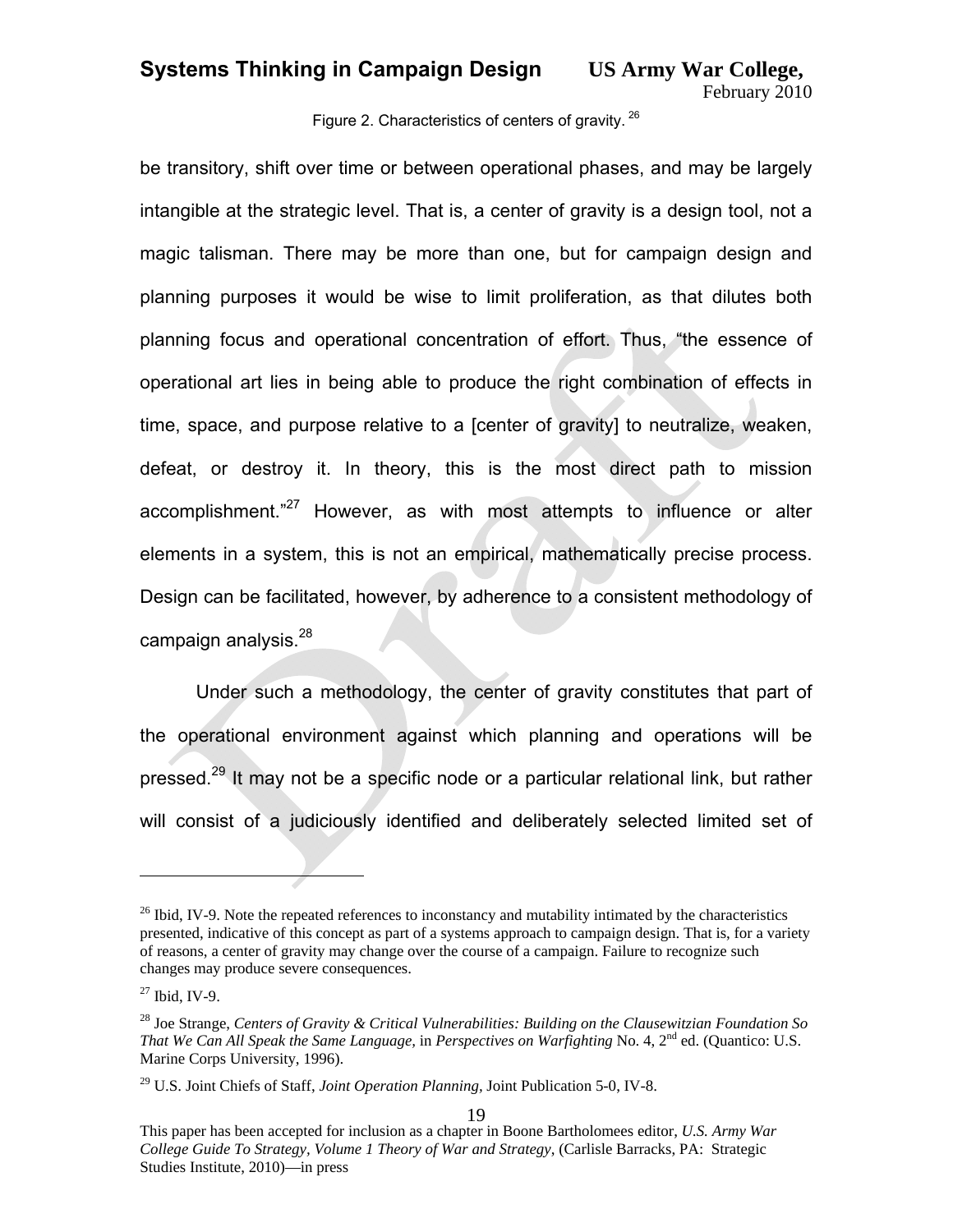nodes and related links (Figure 3). In this context, it becomes less imperative that a center of gravity be



Figure 3. Identifying centers of gravity as a systems component, that is, as a judiciously selected set of nodes and links.

 $20$ precisely, absolutely, and irrevocably correct. While assuredly it cannot be arbitrarily or capriciously determined, it is far more important that it be reasonable and credible than that it be exactly, immutably right. A center of gravity is a construct, a mental model on which to predicate analysis and planning. Continued situational awareness and the unfolding of events as a campaign progresses will allow reframing of the appropriateness of the center of gravity selected. This lack of certainty is no impediment to resolute action; rather, it is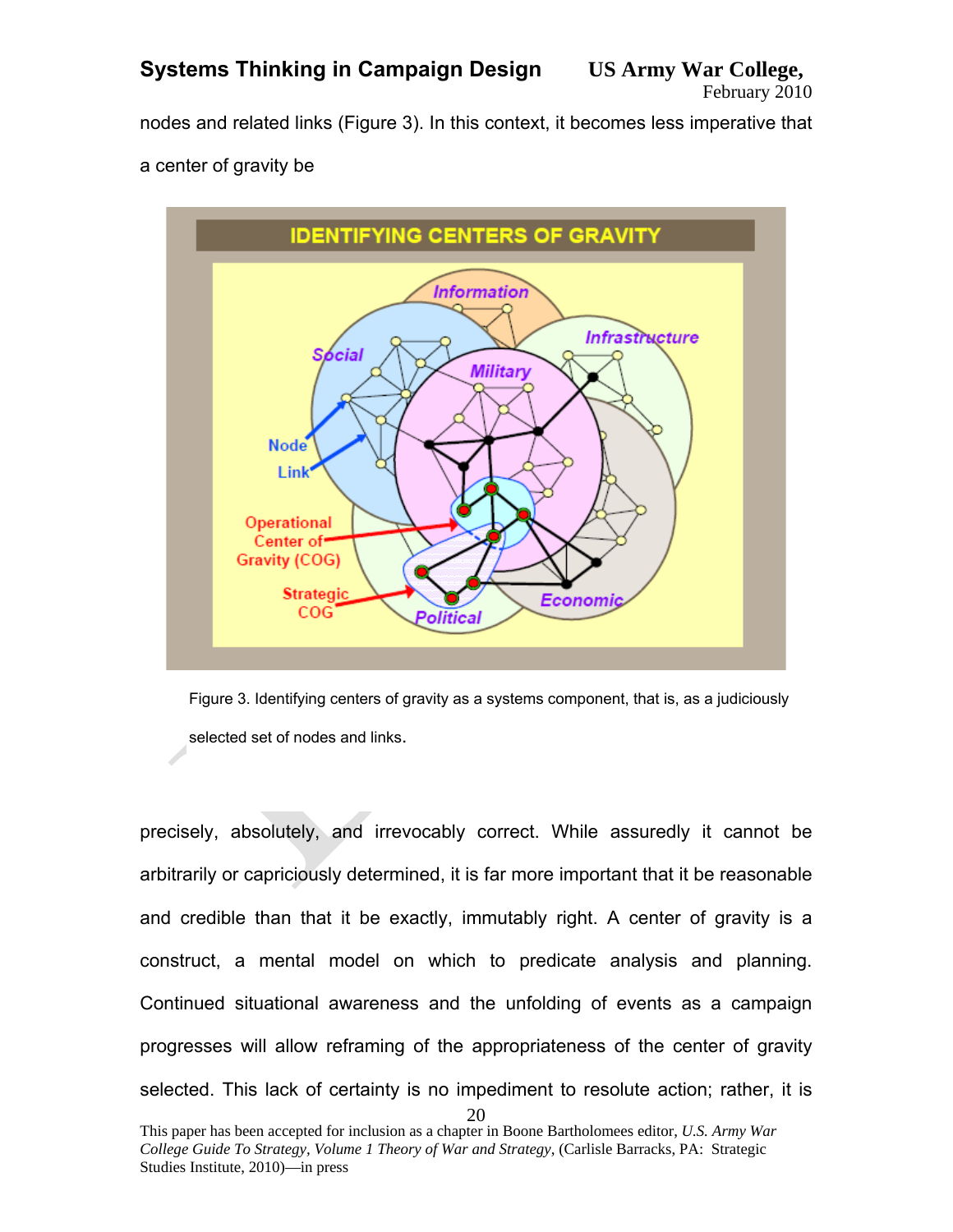# February 2010

simply the nature of warfighting as a systems activity, requiring perspicacity and adaptability on the part of commanders and planners alike. As Clausewitz suggested, "War is the realm of uncertainty; three quarters of the factors on which action in war is based are wrapped in a fog of greater or lesser uncertainty. A sensitive and discriminating judgment is called for; a skilled intelligence to scent out the truth."<sup>30</sup> Center of gravity selection is no more certain. That said, without the identification of a reasonable center of gravity as the foundation of campaign design, there is no place to enter the system and begin credible planning.

Understanding the operational environment as a complex, interrelated system is central to operational art. The campaign design process set forth in current doctrine accepts the systemic nature of warfighting and seeks to impose a consistent, rational model on the system to mitigate uncertainty and facilitate further analysis and planning on the part of commanders and staffs. Campaign design and planning cannot eradicate friction and the fog of war, but it can enable resolute and insightful commanders to frame the nature of the campaign and impose their will in the context of an unruly and ever-changing operational environment. A systems approach to campaign design can enhance a commander's appreciation for the operational environment in which he or she must attain objectives, accomplish missions, and truly reach political and military end states that matter in national security and international affairs.

<sup>30</sup> Clausewitz, *On War,* 101.

This paper has been accepted for inclusion as a chapter in Boone Bartholomees editor, *U.S. Army War College Guide To Strategy, Volume 1 Theory of War and Strategy*, (Carlisle Barracks, PA: Strategic Studies Institute, 2010)—in press